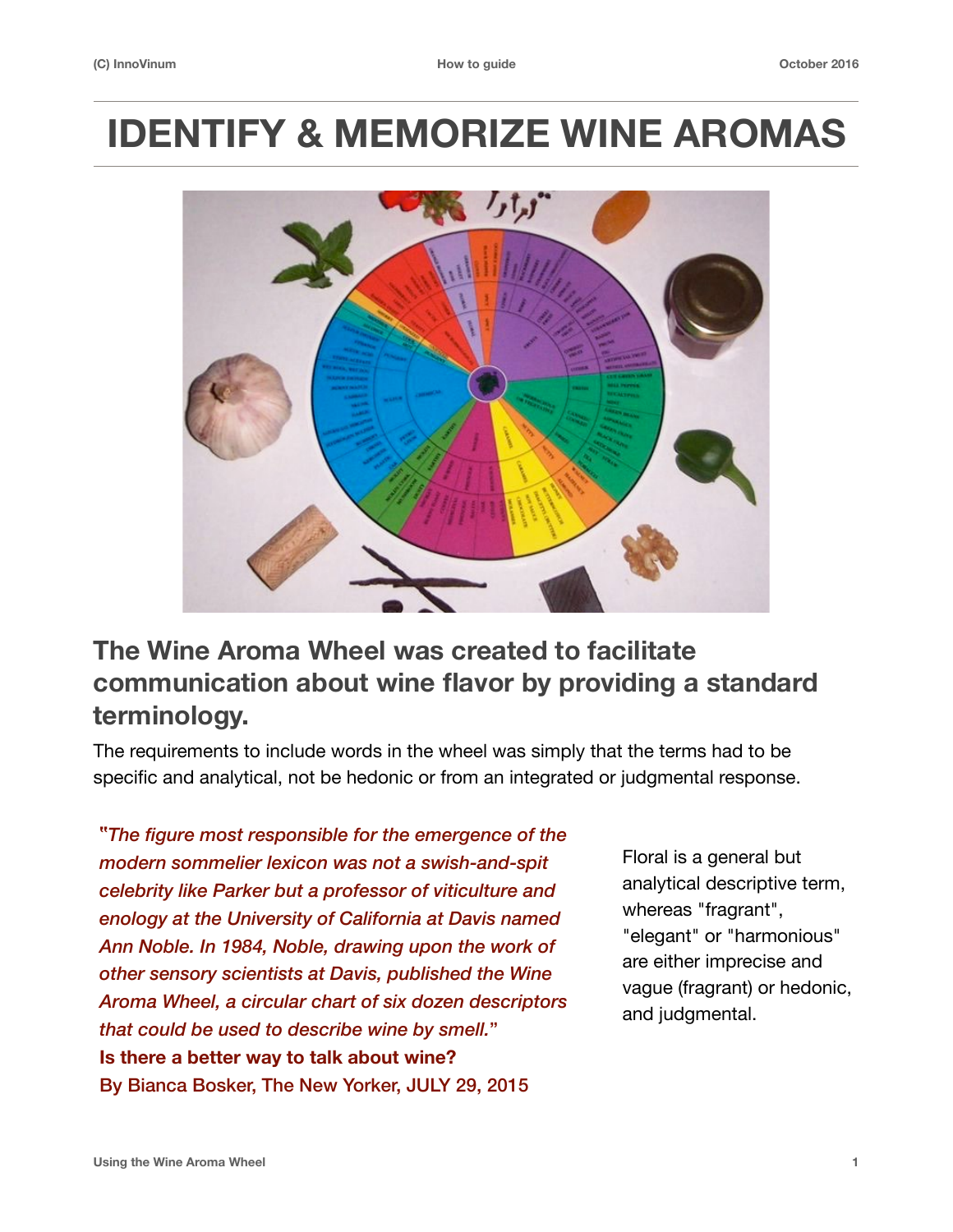The wheel has very general terms located in the center, going to the most specific terms in the outer tier. These terms are NOT the only terms that can be used to describe wines, but represent ones that are often encountered.

Novice tasters often complain that they "cannot smell anything" or can't think of a way to describe the aroma of wine. Fortunately, it is very easy to train our noses and brains to connect and quickly link terms with odors. The fastest way is to make physical standards to illustrate important and major notes in wine aroma. To do this, with few exceptions, materials available from the grocery store are all you need.

One of the few standards that cannot be provided is the linalool aroma of Riesling, Gewürztraminer or Muscat wines; for this, get handiwipes: the distinct floral, citrus aroma is Linalool; Put a opened handiwipe into an empty covered glass. alternatively, bring some FROOTLOOPS and put them dry into an empty wine glass. Sounds silly, but it makes a good linalool standard).

*The Wine Aroma Wheel has been shown to be a great learning tool:*  "*The aficionado consumer is one who consumes and enjoys a hedonic product regularly but has failed to obtain product expertise from his/her many experiences. In experiment 1, we find that providing aficionados a cross-modal learning tool (wine aroma wheel) during their tasting helps them strengthen their experiential memory and withstand influence from misleading marketing communications. In experiment 2, we find that accurate multisensory information delivered through either the wine aroma wheel or advertising can enhance how aficionados learn from their direct tasting experience."*

*K.A. Latour & M.S. Latour Journal of Consumer Research, Vol. 37, December 2010*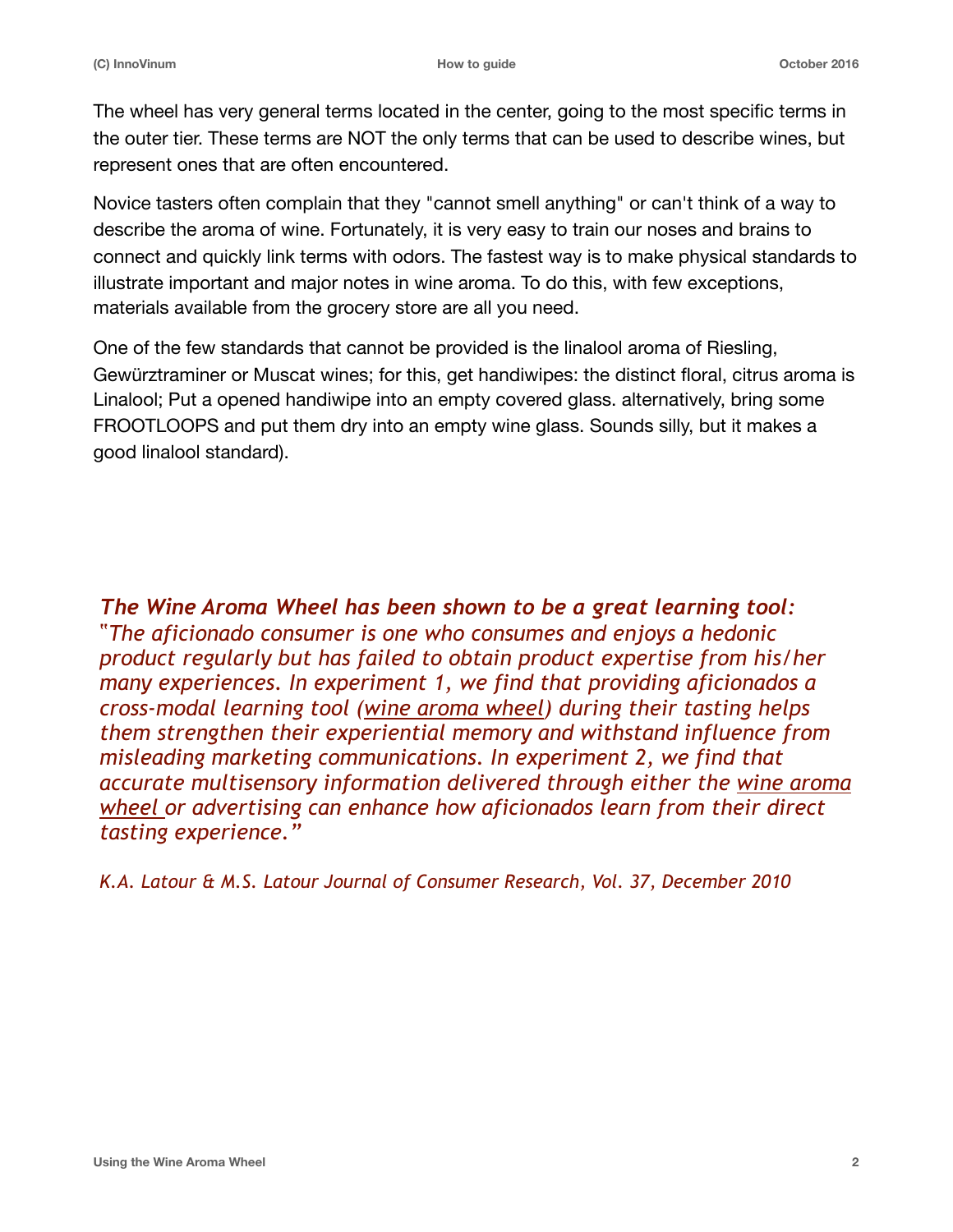### **White Wine**

If you are just beginning then it is easier to evaluate white wines, so start by selecting some wines with large differences in flavor. For example, include an oaky, buttery Chardonnay (most Australian, or California ones will do), for a "vegetative" Sauvignon blanc, wines from Sancerre or a Sauvignon blanc from New Zealand or cool parts of California will suffice. A floral Riesling or Gewürztraminer from cooler parts of California (North or Central Coast), Oregon, Germany, Alsace, France will provide a further contrast. If you wish to use a fourth wine , you could try an unoaked Chardonnay (IF you can find it), non-vegetative Sauvignon blanc or include another variety such as Viognier.

 Then make some standards in a neutral white wine (usually a cheaper jug white will be adequate for this purpose). For each standard the approximate recipes are provided below, but they all need to be tweaked. Add more "stuff" if the aroma is not identifiable; dilute with the base wine if it is too strong.

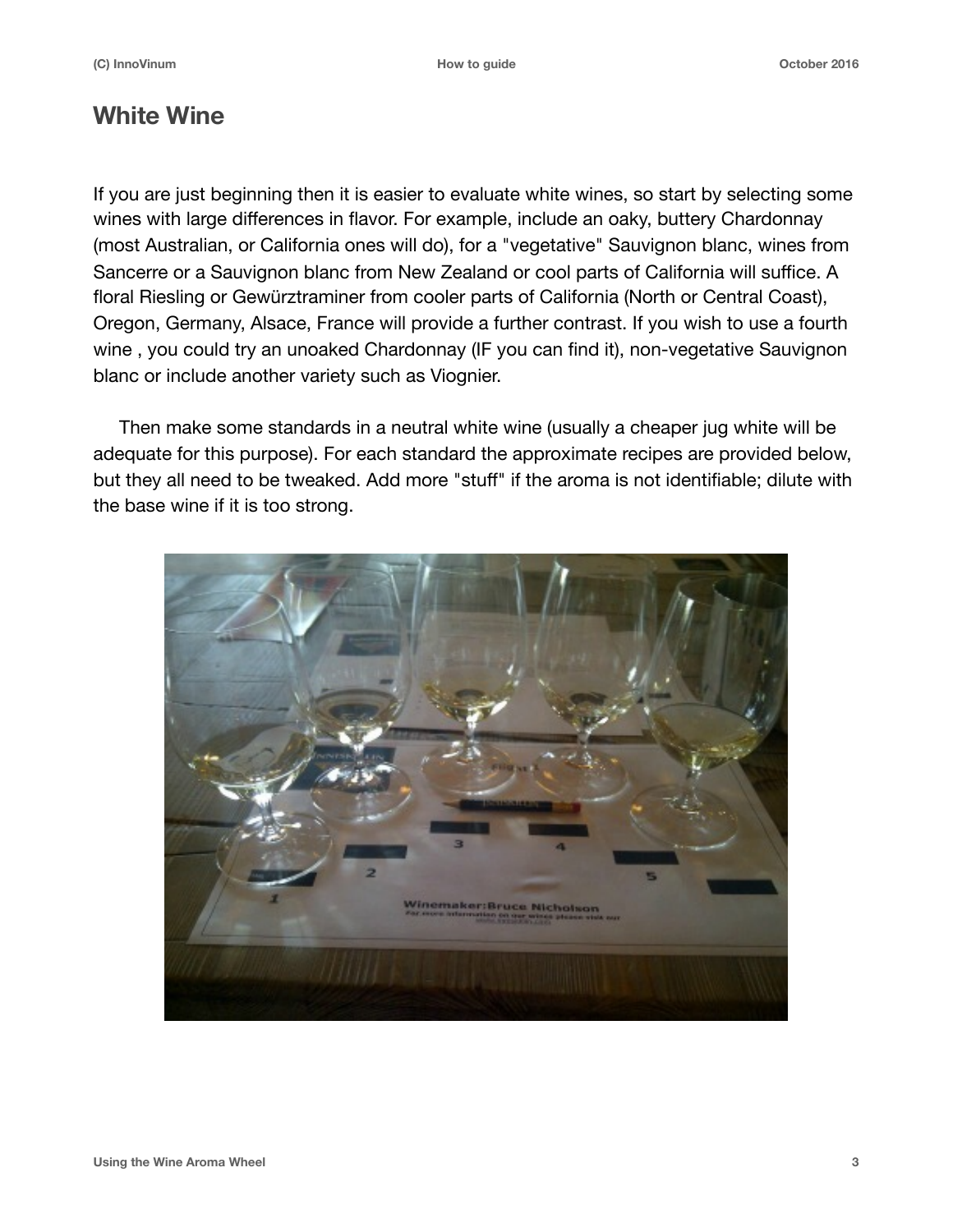

Dr. Ann Noble puts the standards in labelled wine glasses, and cover them with disposable plastic Petri dish lids, watch glasses or even saran wrap will do . The reason for the lids is to increase the intensity of the aromas and to prevent contaminating the odour of the entire room.

#### **Aroma References**

The standards for the white wines would then most importantly include (per single 2-oz glass of wine standard):

- Asparagus (several drops of brine of canned asparagus)
- Bell Pepper (tiny piece of bell pepper don't leave in too long)
- Vanilla (drop of vanilla extract)
- Butter (drop of butter extract)
- Clove (one clove, don't leave in too long)
- Citrus (teaspoon or so of a mixture of fresh orange and grapefruit juice)
- Peach or apricot puree or juice (teaspoons)
- Pineapple (teaspoons)
- (Honey: optional standard, needs quite a bit per glass)

BASE WINE (the unadulterated wine used for making standards)

From this point on, anything goes: smell the wines first, smell the standards, start to see which terms describe which wines. Perhaps you all come up with NEW terms (lichee/ lychee--so get some!). Smelling the BASE WINE makes it really easy to identify the spiked aromas by contrast.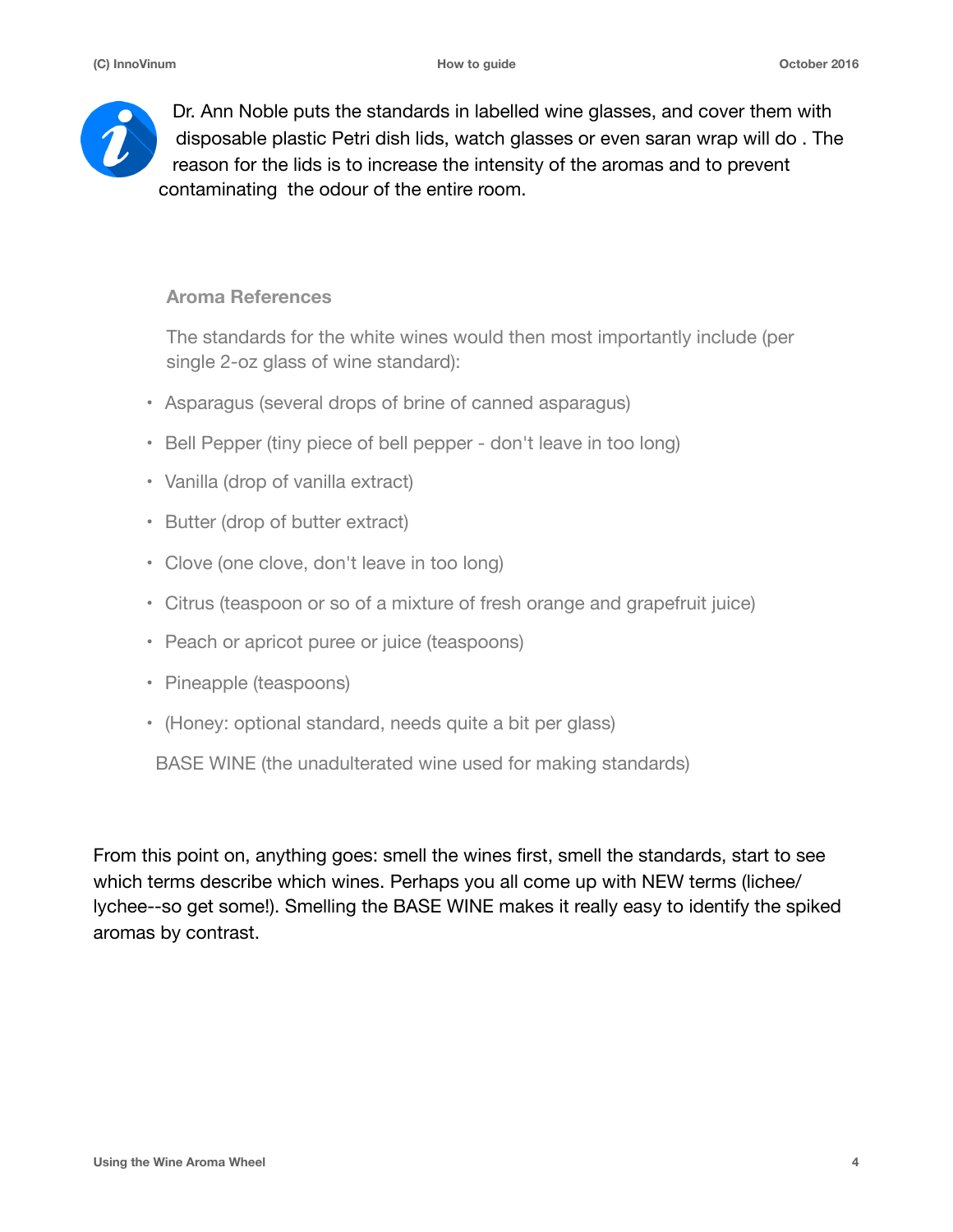## **Red Wine**

For beginning red wine tasting, using the same principle that you should include very different wines, include a Pinot noir (Carneros or very cool central coast area of Ca,, Oregon, or Burgundy),a Cabernet Sauvignon (for vegetative, get a wine from a cooler CA region) for less vegetative, try Napa, Sonoma, Washington, a black peppery Zinfandel(Sonoma, Placer county, El Dorado county of CA) . Additional wines could be Italian varieties such as Sangiovese.

#### Aroma References

The standards for the above red wines would then most importantly include (per single 2-oz glass in a neutral red wine):

- Asparagus (several drops of brine of canned asparagus)
- Bell Pepper (tiny piece of bell pepper don't leave in too long)
- Vanilla (drop of vanilla extract)
- Butter (drop of butter extract)
- Clove (one clove don't leave in too long)
- Soy sauce (few drops, great for older reds; try molasses separately)
- Berry (mix of fresh or frozen berries and/or berry jams experiment!)
- Strawberry jam ((for the Pinot noir) 1-3 tablespoons OLD strawberry jam)
- Artificial fruit (add few crystals of red Koolaid® powder)
- Black pepper (few grains black pepper)
- Anise, black licorice (use few drops of extract)

BASE WINE (the unadulterated wine used for making standards)

Again, be sure to smell your creations to be sure that you can detect the desired aroma and that it is not too strong.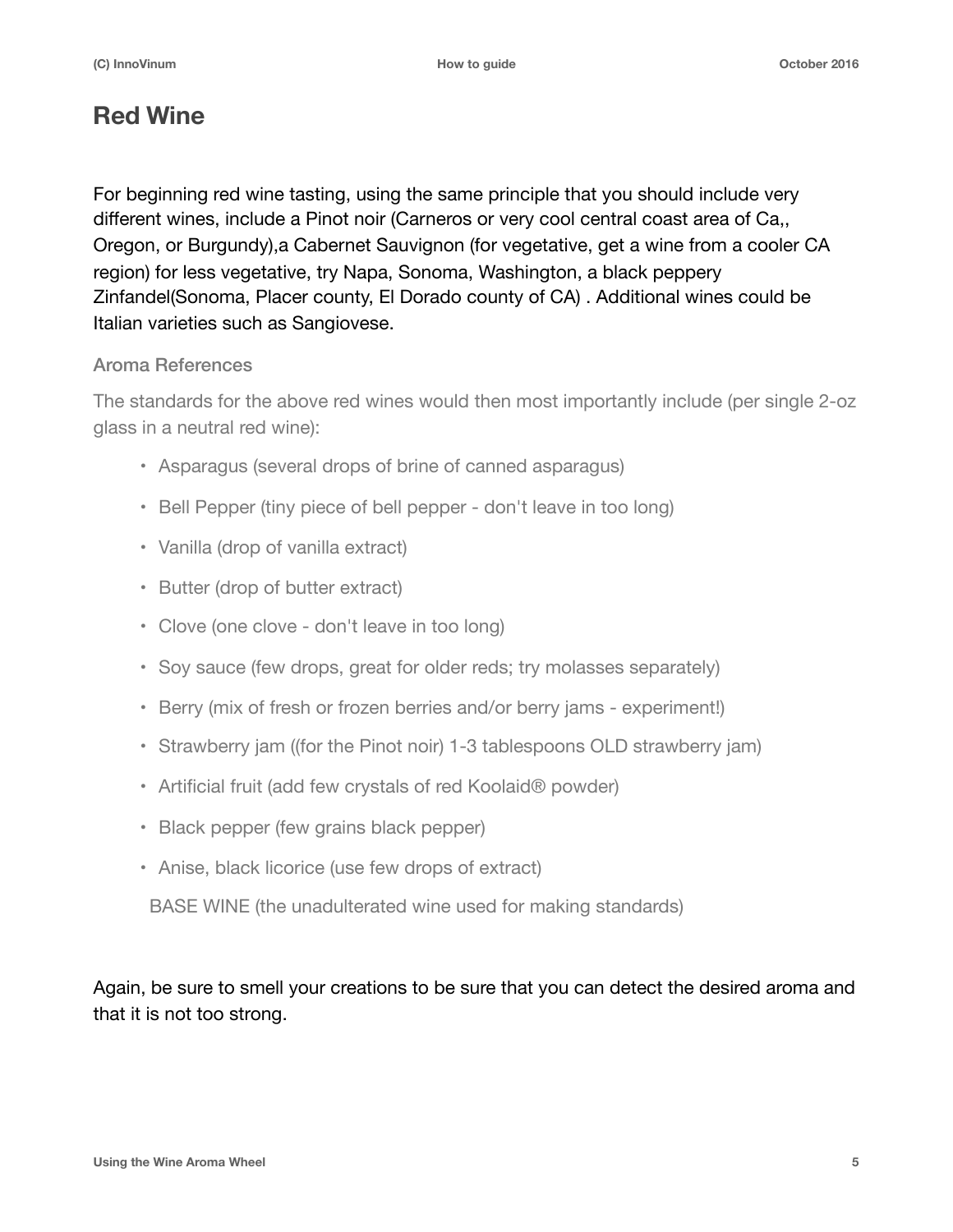# **Sparkling Wine**

Sparkling wines need different terms than those on the wine aroma wheel. In addition to citrus and berry standards, below are listed some of the terms most relevant to sparkling wines, especially those with long aging on the yeast lees before being disgorged.

#### **Aroma References**

Standards for sparkling wines: (In 2 oz neutral white still wine)

- Lime (Try few drops of Rose's lime Juice and make separate standard of squeezed lime juice)
- Apple (Difficult to make; try apple juice and experiment)
- Toasted hazelnuts (Try different nuts in an empty glass)
- Sour cream/yogurt (Try tbsp in empty glass; try tbsp in base wine)
- Malt extract (Tbsp Malt syrup)
- Vermouth (Few drops to tsp)
- Vegemite (Tiny amount of Vegemite in base of wine glass, add base wine)
- Cherry/strawberry (Use a few drops to 1 oz of cherry or strawberry flavored juices or extracts)
- Nutmeg (few grains)
- Caramel (crush one Kraft caramel in base wine)
- Vanilla (as above).